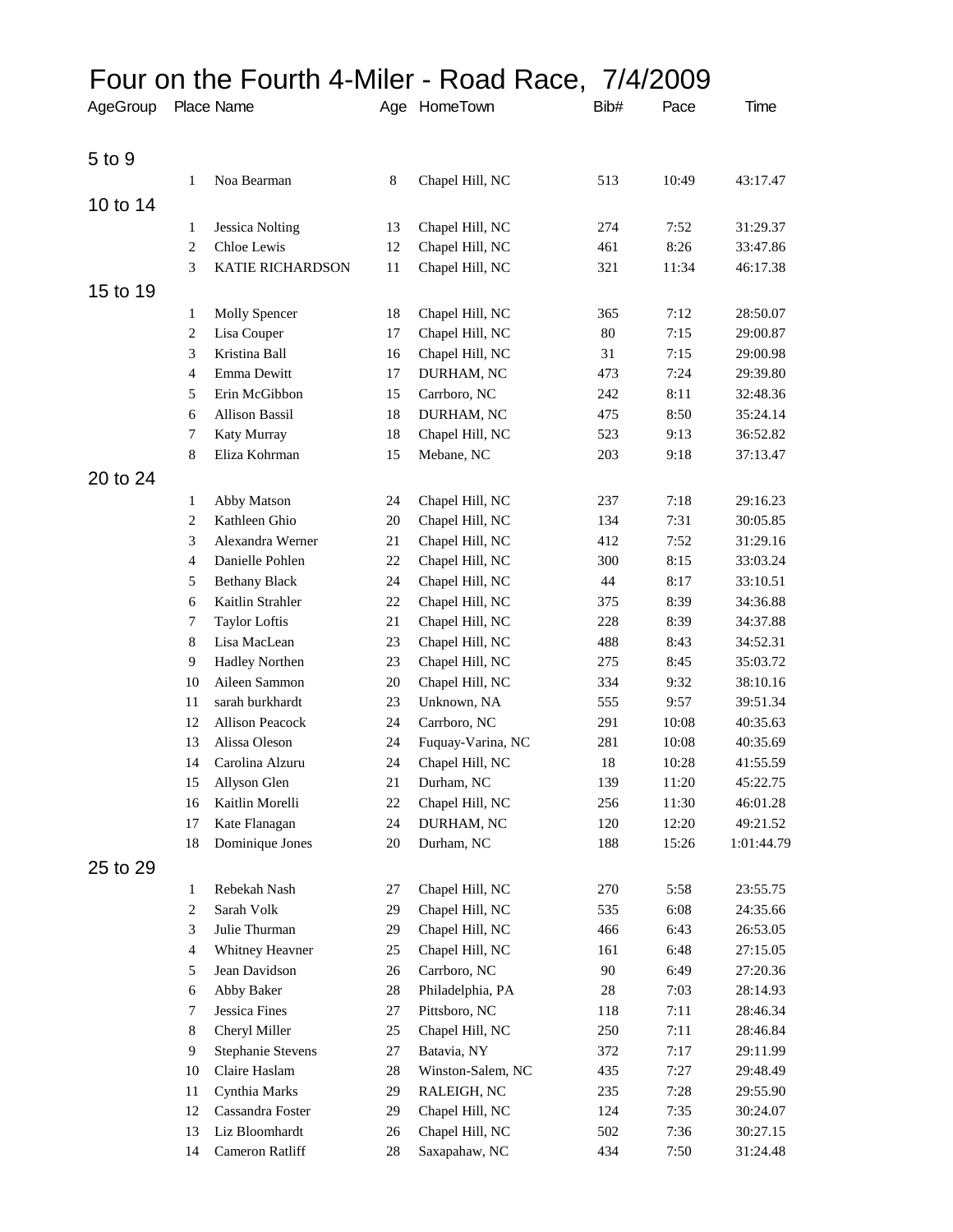| 15             | Lauren Oler             | 26 | Chapel Hill, NC       | 280 | 7:56  | 31:46.20 |
|----------------|-------------------------|----|-----------------------|-----|-------|----------|
| 16             | liz tillotson           | 27 | Chapel Hill, NC       | 592 | 7:58  | 31:54.78 |
| 17             | Samantha Schlegelmilch  | 25 | Hillsborough, NC      | 339 | 8:26  | 33:48.68 |
| 18             | Erin Lett               | 27 | Huntingburg, IN       | 222 | 8:33  | 34:12.06 |
| 19             | Sheri Kuslak-Meyer      | 28 | Durham, NC            | 210 | 8:56  | 35:47.60 |
| 20             | Cathereine Molyet       | 28 | Chapel Hill, NC       | 253 | 9:13  | 36:53.83 |
| 21             | suzanne weaver          | 27 | Raleigh, NC           | 563 | 9:14  | 36:59.76 |
| 22             | Bien Lai                | 27 | Chapel Hill, NC       | 211 | 9:22  | 37:29.65 |
| 23             | Ashleigh Feely          | 27 | Mech, VA              | 116 | 9:24  | 37:37.21 |
| 24             | Jill Cooper             | 29 | Carrboro, NC          | 507 | 9:34  | 38:17.87 |
| 25             | Rebecca Edwards         | 27 | Durham, NC            | 107 | 9:39  | 38:40.10 |
| 26             | Laura Kassler           | 28 | Carrboro, NC          | 449 | 9:45  | 39:02.56 |
| 27             | Corrie Robertson        | 29 | DURHAM, NC            | 326 | 9:45  | 39:03.21 |
| 28             | Leslie Quackenbush      | 26 | Durham, NC            | 311 | 9:49  | 39:17.62 |
| 29             | amanda tuttle           | 25 | Durham, NC            | 588 | 9:50  | 39:22.01 |
| 30             | Myra St. Clair          | 27 | Raleigh, NC           | 369 | 9:50  | 39:23.41 |
| 31             | Erika Streck            | 29 | Durham, NC            | 377 | 9:56  | 39:44.07 |
| 32             | Shamecca Bryant         | 26 | <b>BURLINGTON, NC</b> | 60  | 10:04 | 40:18.33 |
| 33             | rachel hansen           | 26 | Chapel Hill, NC       | 577 | 10:05 | 40:23.33 |
| 34             | Ryan Robinson           | 29 | Durham, NC            | 510 | 10:10 | 40:43.76 |
| 35             | <b>Ashley Trice</b>     | 25 | Durham, NC            | 393 | 10:13 | 40:56.53 |
| 36             | Mary Frick              | 27 | Raleigh, NC           | 127 | 10:16 | 41:04.40 |
| 37             | anandi salinas          | 26 | Durham, NC            | 591 | 10:22 | 41:31.88 |
| 38             | Megan Diehl             | 26 | Chapel Hill, NC       | 99  | 10:26 | 41:47.19 |
| 39             | Natalie Flowers         | 26 | Durham, NC            | 123 | 10:38 | 42:33.65 |
| 40             | Jenn Frye               | 28 | Chapel Hill, NC       | 128 | 10:39 | 42:36.92 |
| 41             | Petra Roulhac           | 28 | DURHAM, NC            | 331 | 10:44 | 42:57.73 |
| 42             | Rebekah Perry           | 28 | Chapel Hill, NC       | 295 | 10:44 | 42:59.00 |
| 43             | stephanie schoeffer     | 25 | Unknown, NA           | 581 | 11:12 | 44:51.38 |
| 44             | JENNIFER ST. CLAIR      | 29 | Chapel Hill, NC       | 368 | 11:51 | 47:25.84 |
| 45             | April MacKellar         | 26 | Durham, NC            | 231 | 11:53 | 47:35.82 |
| 46             | <b>Christine Murphy</b> | 28 | Chapel Hill, NC       | 265 | 12:11 | 48:48.84 |
| 47             | Stephanie Padrick       | 26 | Morrisville, NC       | 288 |       | 52:38.33 |
|                |                         |    |                       |     | 13:09 |          |
| 1              | Jennifer Woods          | 33 | Chapel Hill, NC       | 426 | 6:31  | 26:06.22 |
| $\overline{c}$ | Meredith Horne          | 33 | Chapel Hill, NC       | 440 | 6:58  | 27:54.13 |
| $\mathfrak{Z}$ | Natacha Janvier-Derilus | 33 | Durham, NC            | 182 | 7:30  | 30:02.27 |
| $\overline{4}$ | Lisa Jones              | 32 | Chapel Hill, NC       | 189 | 7:42  | 30:50.56 |
| 5              | Lisa Anderson           | 33 | Durham, NC            | 19  | 7:43  | 30:53.44 |
| 6              | Sarah Otto              | 33 | Carrboro, NC          | 478 | 7:45  | 31:03.20 |
| 7              | Jennifer Adams          | 33 | Pittsboro, NC         | 11  | 8:22  | 33:29.23 |
| 8              | heather rivard          | 33 | Fayetteville, NC      | 549 | 8:29  | 33:58.65 |
| 9              | Holli Gall              | 30 | Chapel Hill, NC       | 130 | 8:31  | 34:07.01 |
| 10             | Maria Siegel            | 34 | DURHAM, NC            | 350 | 8:38  | 34:34.90 |
| 11             | Sara Faccidomo          | 33 | Carrboro, NC          | 113 | 8:43  | 34:54.58 |
| 12             | Rebecca Richard         | 33 | Chapel Hill, NC       | 320 | 8:43  | 34:56.44 |
| 13             | Karen Matos             | 30 | Mebane, NC            | 236 | 8:49  | 35:18.65 |
| 14             | sarah davis             | 34 | Durham, NC            | 554 | 8:57  | 35:50.24 |
| 15             | Catherine Hart          | 33 | DURHAM, NC            | 156 | 9:00  | 36:01.96 |
| 16             | <b>Hadley Hartwell</b>  | 33 | Durham, NC            | 157 | 9:03  | 36:12.80 |
| 17             | Heidi Mangum            | 32 | Durham, NC            | 233 | 9:06  | 36:26.34 |
| 18             | Kristy Lee              | 31 | Carrboro, NC          | 219 | 9:07  | 36:28.17 |
| 19             | <b>Lindsay Stanek</b>   | 33 | Durham, NC            | 370 | 9:08  | 36:33.23 |
| 20             | Amy Witherow            | 33 | Durham, NC            | 424 | 9:11  | 36:45.48 |
|                |                         |    |                       |     |       |          |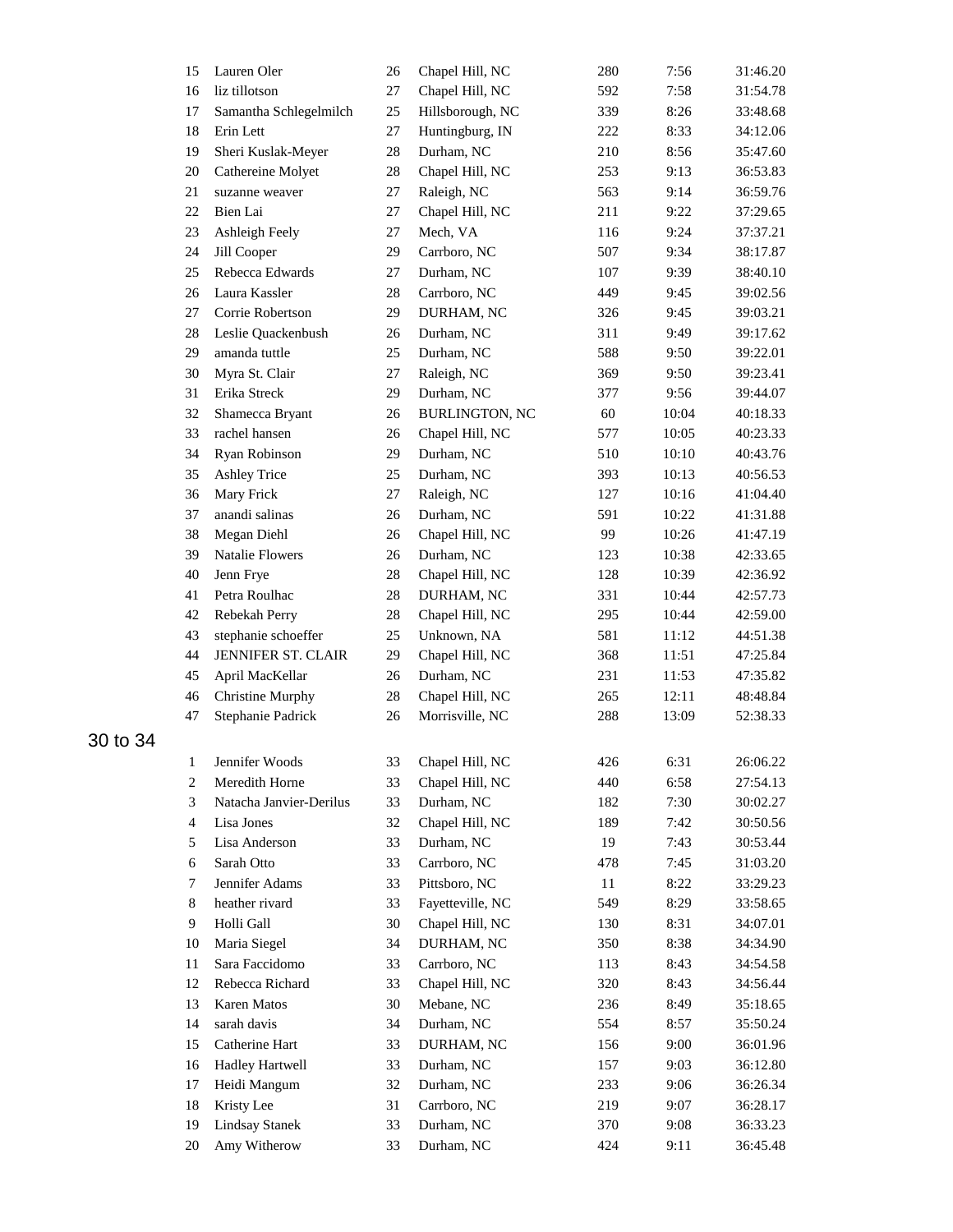| 21             | <b>Beth Galloway</b>        | 34 | Chapel Hill, NC   | 131    | 9:18  | 37:12.37 |
|----------------|-----------------------------|----|-------------------|--------|-------|----------|
| 22             | Karie Morgan                | 33 | Carrboro, NC      | 257    | 9:18  | 37:13.77 |
| 23             | Megan Morr                  | 30 | Durham, NC        | 258    | 9:52  | 39:29.14 |
| 24             | Rachel Woods                | 31 | Holly Springs, NC | 427    | 9:53  | 39:33.48 |
| 25             | <b>Annalee Moore</b>        | 32 | Chapel Hill, NC   | 254    | 9:54  | 39:38.40 |
| 26             | michele jones               | 30 | Carrboro, NC      | 537    | 10:14 | 40:58.22 |
| 27             | Vickie Schudel              | 34 | Durham, NC        | 343    | 10:20 | 41:22.07 |
| 28             | Nicole Roberge              | 33 | DURHAM, NC        | 325    | 10:20 | 41:23.07 |
| 29             | alexis kralic               | 32 | Hillsborough, NC  | 586    | 10:22 | 41:28.10 |
| 30             | Michelle Ferguson           | 32 | Chapel Hill, NC   | 117    | 10:24 | 41:37.84 |
| 31             | <b>Allison Burzio</b>       | 30 | Durham, NC        | 62     | 10:24 | 41:39.94 |
| 32             | Kathryn King                | 30 | Durham, NC        | 200    | 10:28 | 41:54.41 |
| 33             | Elizabeth Jensen            | 34 | Chapel Hill, NC   | 501    | 10:29 | 41:57.90 |
| 34             | <b>LISA TAYLOR</b>          | 34 | Efland, NC        | 469    | 10:32 | 42:10.25 |
| 35             | Anna Kate Owens             | 32 | Chapel Hill, NC   | 286    | 10:33 | 42:12.35 |
| 36             | ranjula nijayatunge         | 32 | DURHAM, NC        | 532    | 10:43 | 42:55.73 |
| 37             | stacie cowhig               | 31 | Durham, NC        | 81     | 10:52 | 43:31.35 |
| 38             | Christine Pesetski          | 34 | Durham, NC        | 296    | 10:55 | 43:43.68 |
| 39             | Dawnya Bohager              | 31 | Saxapahaw, NC     | 54     | 11:03 | 44:15.29 |
| 40             | Jaime Powell                | 31 | Carrboro, NC      | 305    | 11:12 | 44:50.06 |
| 41             | Kathy Schaeffer             | 31 | Durham, NC        | 338    | 11:13 | 44:53.09 |
| 42             | Tamara Block                | 30 | Durham, NC        | 499    | 11:20 | 45:22.57 |
| 43             | rebecca Clayton             | 32 | Durham, NC        | 72     | 11:58 | 47:53.92 |
| 44             | Paula Borden                | 33 | Durham, NC        | 56     | 14:11 | 56:46.19 |
| 45             | Kristina Sparrow            | 32 | Chapel Hill, NC   | 362    | 14:16 | 57:07.73 |
|                |                             |    |                   |        |       |          |
|                |                             |    |                   |        | 6:29  |          |
| 1              | Nancy Kaiser<br>Tina Weiler | 38 | DURHAM, NC        | 191    |       | 25:57.79 |
| $\overline{c}$ |                             | 36 | Chapel Hill, NC   | 558    | 6:49  | 27:20.69 |
| 3              | Kristen Carmouche           | 35 | Chapel Hill, NC   | 66     | 7:03  | 28:14.92 |
| $\overline{4}$ | Amy Chambless               | 39 | Chapel Hill, NC   | 69     | 7:23  | 29:34.81 |
| 5              | Sheila Rao-Dayton           | 38 | Carrboro, NC      | 315    | 7:36  | 30:26.14 |
| $\sqrt{6}$     | Jessica Lee                 | 39 | Chapel Hill, NC   | 218    | 7:55  | 31:42.70 |
| 7              | <b>Tracy Eldred</b>         | 38 | Carrboro, NC      | 109    | 8:00  | 32:00.57 |
| $\,$ 8 $\,$    | Tina Clossick               | 37 | Chapel Hill, NC   | 73     | 8:10  | 32:42.44 |
| 9              | Kate Berrien                | 39 | Hillsborough, NC  | $42\,$ | 8:13  | 32:52.62 |
| 10             | <b>Tiffany Shubert</b>      | 39 | Chapel Hill, NC   | 348    | 8:20  | 33:20.19 |
| 11             | Elizabeth McConnell         | 35 | Chapel Hill, NC   | 239    | 8:28  | 33:52.67 |
| 12             | <b>Stacy Blank</b>          | 38 | Carrboro, NC      | 46     | 8:29  | 33:57.32 |
| 13             | April Errickson             | 37 | Chapel Hill, NC   | 112    | 8:30  | 34:02.67 |
| 14             | Shelley Molnar              | 35 | Cary, NC          | 593    | 8:31  | 34:05.01 |
| 15             | Elizabeth Hogan             | 38 | DURHAM, NC        | 445    | 8:31  | 34:06.75 |
| 16             | Aimee Zaas                  | 37 | Chapel Hill, NC   | 430    | 8:36  | 34:27.38 |
| $17\,$         | nicole myers                | 35 | Chapel Hill, NC   | 574    | 8:39  | 34:38.88 |
| 18             | Tamara Daley                | 35 | Carrboro, NC      | 89     | 8:48  | 35:12.41 |
| 19             | Jo Rodgers                  | 38 | Chapel Hill, NC   | 566    | 8:50  | 35:21.75 |
| 20             | Kimberly Tupper             | 37 | Durham, NC        | 396    | 8:54  | 35:36.39 |
| 21             | Kristen Kucera              | 37 | Durham, NC        | 209    | 9:08  | 36:33.28 |
| 22             | Catja van Heusden           | 38 | Chapel Hill, NC   | 399    | 9:09  | 36:38.28 |
| 23             | Neva Bartholomew            | 39 | Chapel Hill, NC   | 35     | 9:10  | 36:41.29 |
| 24             | Martina Kovarova            | 37 | Chapel Hill, NC   | 206    | 9:10  | 36:42.98 |
| 25             | Kathi Gillaspy              | 39 | Raleigh, NC       | 137    | 9:13  | 36:56.24 |
| 26             | sarah paisner               | 36 | Chapel Hill, NC   | 567    | 9:16  | 37:08.28 |
| 27             | Elizabeth Vaughn            | 37 | Carrboro, NC      | 402    | 9:31  | 38:05.26 |
| 28             | Koren Austin                | 35 | Raleigh, NC       | 26     | 9:35  | 38:23.67 |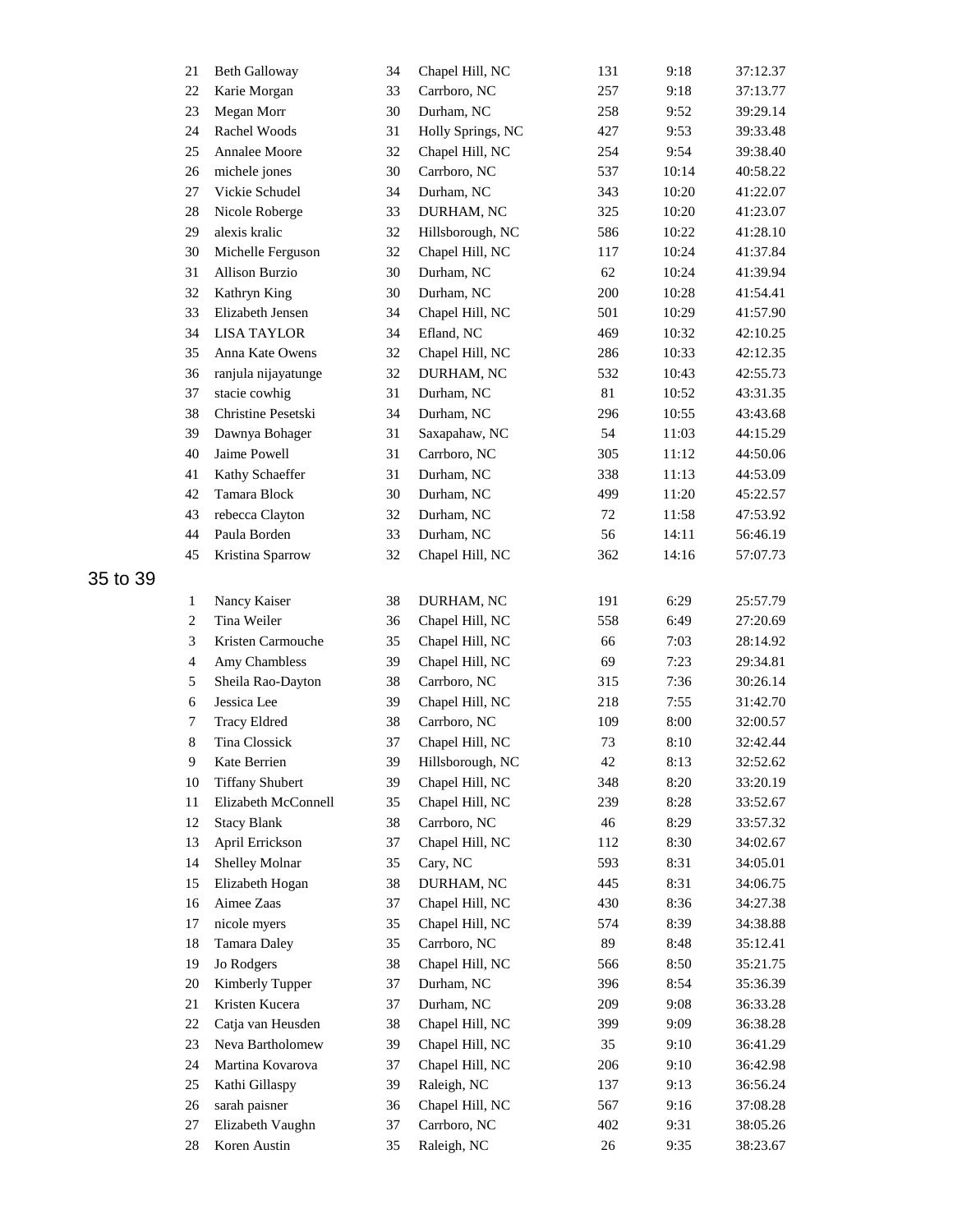|          | 29              | Dana Hanson-Baldauf      | 39 | Chapel Hill, NC  | 153        | 9:39  | 38:39.94 |
|----------|-----------------|--------------------------|----|------------------|------------|-------|----------|
|          | 30              | <b>Stacy Tantum</b>      | 36 | Durham, NC       | 386        | 9:41  | 38:47.05 |
|          | 31              | Jennifer Ashe            | 35 | Durham, NC       | $22\,$     | 9:51  | 39:25.08 |
|          | 32              | Lori Perrow              | 37 | RALEIGH, NC      | 293        | 9:53  | 39:33.49 |
|          | 33              | Darice Witherspoon       | 36 | Durham, NC       | 425        | 10:10 | 40:41.59 |
|          | 34              | Cindy Lee                | 35 | Chapel Hill, NC  | 217        | 10:16 | 41:05.89 |
|          | 35              | Julia Wertley-Rotenberry | 38 | Chapel Hill, NC  | 413        | 10:22 | 41:32.33 |
|          | 36              | leslie williams          | 39 | Chapel Hill, NC  | 421        | 10:27 | 41:51.35 |
|          | 37              | Makeba Wilbourn          | 36 | Durham, NC       | 419        | 10:34 | 42:17.47 |
|          | 38              | <b>Eleanor Stevenson</b> | 35 | Chapel Hill, NC  | 373        | 10:39 | 42:38.60 |
|          | 39              | Mary Taub                | 39 | Chapel Hill, NC  | 388        | 10:40 | 42:43.79 |
|          | 40              | Melanie Sullivan         | 37 | Chapel Hill, NC  | 381        | 10:43 | 42:55.10 |
|          | 41              | Sara Sousa               | 38 | Durham, NC       | 359        | 10:43 | 42:56.52 |
|          | 42              | Rachel Bearman           | 38 | Chapel Hill, NC  | 514        | 10:49 | 43:17.59 |
|          | 43              | Ellen de Graffenreid     | 39 | Carrboro, NC     | 95         | 10:57 | 43:49.39 |
|          | 44              | Julie Brenman            | 39 | Chapel Hill, NC  | 491        | 11:18 | 45:12.24 |
|          | 45              | Christi Hurt             | 37 | Chapel Hill, NC  | 180        | 12:13 | 48:52.37 |
| 40 to 44 |                 |                          |    |                  |            |       |          |
|          |                 | Kim Certain              | 41 | Chapel Hill, NC  | 518        | 6:18  | 25:14.71 |
|          | 1<br>$\sqrt{2}$ | JoAnna Younts            | 41 | Chapel Hill, NC  | 429        | 6:49  | 27:18.57 |
|          |                 | Christine Eckermann Ross |    |                  |            |       | 27:21.67 |
|          | 3               | Ilona Jaspers            | 41 | Durham, NC       | 106<br>183 | 6:50  |          |
|          | $\overline{4}$  |                          | 40 | Carrboro, NC     |            | 7:03  | 28:14.57 |
|          | 5               | Jackie MacDonald-Gibson  | 44 | Chapel Hill, NC  | 230        | 7:14  | 28:57.89 |
|          | 6               | Amy Chamey               | 40 | Chapel Hill, NC  | 498        | 7:15  | 29:02.30 |
|          | 7               | Sonia Davis              | 42 | Chapel Hill, NC  | 92         | 7:15  | 29:02.99 |
|          | 8               | Larissa Schraff          | 42 | Chapel Hill, NC  | 496        | 7:20  | 29:22.13 |
|          | 9               | Sarah Strunk             | 43 | Durham, NC       | 379        | 7:24  | 29:37.91 |
|          | 10              | Nicole Mead              | 42 | Carrboro, NC     | 594        | 7:27  | 29:48.25 |
|          | 11              | Colleen Cavedo           | 43 | Hillsborough, NC | 68         | 7:50  | 31:24.29 |
|          | 12              | Laura Van Sant           | 42 | Chapel Hill, NC  | 400        | 7:57  | 31:50.96 |
|          | 13              | beth davis               | 40 | Chapel Hill, NC  | 578        | 8:00  | 32:03.49 |
|          | 14              | Mary Ollila              | 44 | Chapel Hill, NC  | 283        | 8:07  | 32:30.15 |
|          | 15              | Susan Helm-Murtagh       | 44 | Chapel Hill, NC  | 163        | 8:08  | 32:33.62 |
|          | 16              | Jennifer Bachmann        | 43 | Durham, NC       | 27         | 8:12  | 32:49.44 |
|          | 17              | Harriet Kinyamu          | 44 | Cary, NC         | 463        | 8:13  | 32:54.56 |
|          | 18              | Casey Saussy             | 44 | Chapel Hill, NC  | 500        | 8:30  | 34:00.18 |
|          | 19              | Ellen Langhi             | 42 | Durham, NC       | 544        | 8:34  | 34:18.87 |
|          | 20              | Susannah Southern        | 43 | Chapel Hill, NC  | 360        | 9:03  | 36:16.45 |
|          | 21              | Dawn Shohfi              | 40 | Chapel Hill, NC  | 347        | 9:12  | 36:49.54 |
|          | 22              | Catherine Duncan         | 44 | Chapel Hill, NC  | 340        | 9:31  | 38:05.13 |
|          | 23              | Melissa Williams         | 40 | DURHAM, NC       | 422        | 9:34  | 38:18.87 |
|          | 24              | Elizabeth Towe           | 42 | Carrboro, NC     | 392        | 9:36  | 38:26.30 |
|          | 25              | Jodi Beetham             | 42 | Chapel Hill, NC  | 41         | 9:58  | 39:53.03 |
|          | 26              | Sue Duronio              | 44 | Chapel Hill, NC  | 104        | 9:58  | 39:55.85 |
|          | 27              | Lynne McGibbon           | 42 | Carrboro, NC     | 243        | 10:02 | 40:11.41 |
|          | 28              | terry kern               | 41 | Chapel Hill, NC  | 198        | 10:16 | 41:04.53 |
|          | 29              | Kathy Bassil             | 44 | DURHAM, NC       | 474        | 10:22 | 41:29.90 |
|          | 30              | Kimberly Nicoll          | 44 | Chapel Hill, NC  | 271        | 10:22 | 41:30.97 |
|          | 31              | Teri Whynman             | 43 | Durham, NC       | 418        | 10:22 | 41:32.58 |
|          | 32              | Joyce Mineer             | 43 | Bear Creek, NC   | 252        | 10:26 | 41:44.51 |
|          | 33              | Paula Michaels           | 43 | Chapel Hill, NC  | 249        | 10:48 | 43:15.00 |
|          | 34              | Danielle Tanzer          | 42 | Durham, NC       | 387        | 10:57 | 43:51.46 |
|          | 35              | Jennifer Wayson          | 43 | Durham, NC       | 411        | 11:06 | 44:25.79 |
|          | 36              | <b>Holly Benton</b>      | 41 | Chapel Hill, NC  | 477        | 11:28 | 45:56.75 |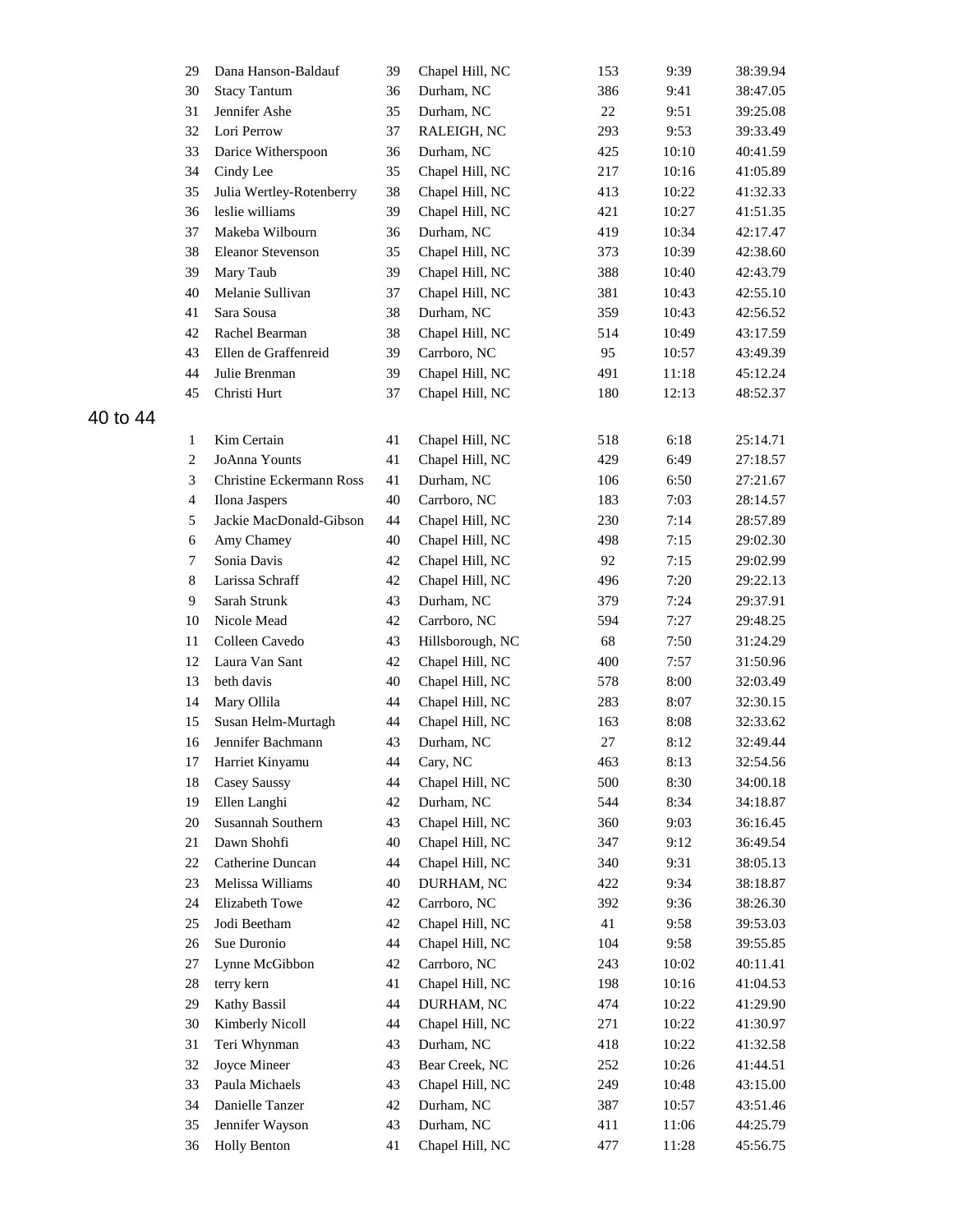|          | 37             | Jennifer Locklear    | 40 | Roxboro, NC       | 227        | 11:33 | 46:15.94   |
|----------|----------------|----------------------|----|-------------------|------------|-------|------------|
|          | 38             | Kelly Mattarocci     | 40 | Durham, NC        | 238        | 11:54 | 47:39.63   |
|          | 39             | Bono Sen             | 42 | Chapel Hill, NC   | 346        | 11:58 | 47:56.61   |
|          | 40             | Rena Dadolf          | 44 | Chapel Hill, NC   | $88\,$     | 12:13 | 48:52.44   |
|          | 41             | Jennifer Leech       | 43 | Chapel Hill, NC   | 221        | 12:26 | 49:45.75   |
|          | 42             | Sara Allen           | 41 | <b>GRAHAM, NC</b> | $17\,$     | 12:33 | 50:12.36   |
|          | 43             | Mary Farrar          | 40 | Raleigh, NC       | 114        | 13:01 | 52:04.10   |
| 45 to 49 |                |                      |    |                   |            |       |            |
|          | 1              | Karen Morrell        | 45 | Chapel Hill, NC   | 260        | 7:34  | 30:18.17   |
|          | $\sqrt{2}$     | Kari Wilkinson       | 47 | Mebane, NC        | 583        | 7:37  | 30:30.86   |
|          | 3              | Susan Chesser        | 46 | Durham, NC        | 600        | 7:41  | 30:47.06   |
|          | $\overline{4}$ | Gretchen Stuart      | 45 | Chapel Hill, NC   | 380        | 7:46  | 31:05.52   |
|          | 5              | Carol Scheible       | 46 | Chapel Hill, NC   | 467        | 7:51  | 31:25.25   |
|          | 6              | Leslie Collins       | 45 | Chapel Hill, NC   | 76         | 7:51  | 31:28.21   |
|          | 7              | Marcia Kadens        | 46 | Long Grove, IL    | 190        | 7:55  | 31:43.32   |
|          |                | Christianna Williams |    |                   | 420        |       |            |
|          | 8              |                      | 45 | Chapel Hill, NC   |            | 7:57  | 31:48.52   |
|          | 9              | Leigh McLeod         | 45 | Chapel Hill, NC   | 244        | 8:07  | 32:32.72   |
|          | 10             | Mary Smith           | 46 | Chapel Hill, NC   | 354        | 8:37  | 34:28.51   |
|          | 11             | Gwen Van Ark         | 45 | Chapel Hill, NC   | 458        | 8:40  | 34:42.88   |
|          | 12             | Kathy Coulter        | 49 | Chapel Hill, NC   | 516        | 8:50  | 35:21.07   |
|          | 13             | Karri Olefirowicz    | 47 | Chapel Hill, NC   | 278        | 8:51  | 35:27.26   |
|          | 14             | bobbi crummett       | 48 | Chapel Hill, NC   | 538        | 9:04  | 36:18.31   |
|          | 15             | Susan Lawrence       | 47 | Chapel Hill, NC   | 215        | 9:18  | 37:16.46   |
|          | 16             | Jeanne Noe           | 49 | Chapel Hill, NC   | 272        | 9:21  | 37:26.25   |
|          | 17             | Elaine O'Neil        | 46 | Chapel Hill, NC   | 439        | 9:22  | 37:30.18   |
|          | 18             | Kathleen O'Loughlin  | 49 | Chapel Hill, NC   | 276        | 9:28  | 37:55.28   |
|          | 19             | Anne Latour          | 47 | Cary, NC          | 214        | 9:31  | 38:05.28   |
|          | 20             | Lea Watson           | 45 | Chapel Hill, NC   | 409        | 9:33  | 38:15.87   |
|          | 21             | Carmen Lewis         | 48 | Chapel Hill, NC   | 223        | 9:34  | 38:17.87   |
|          | 22             | Karen Goss           | 45 | Chapel Hill, NC   | 142        | 9:39  | 38:37.69   |
|          | 23             | Hannah Adams         | 49 | Chapel Hill, NC   | 10         | 9:39  | 38:40.38   |
|          | 24             | Wendy Craven         | 47 | DURHAM, NC        | 83         | 9:42  | 38:49.73   |
|          | 25             | Sharon Murray        | 45 | Chapel Hill, NC   | 522        | 9:47  | 39:10.88   |
|          | 26             | Carol Epling         | 46 | Chapel Hill, NC   | 110        | 9:58  | 39:53.44   |
|          | 27             | Laura Diaz           | 49 | Philadelphia, PA  | 98         | 10:08 | 40:35.80   |
|          | 28             | <b>Allison Ross</b>  | 47 | Chapel Hill, NC   | 329        | 10:08 | 40:35.97   |
|          | 29             | Karen Barwick        | 48 | Chapel Hill, NC   | 36         | 10:16 | 41:08.04   |
|          | 30             | Erica Lewis          | 45 | Chapel Hill, NC   | 460        | 10:21 | 41:25.07   |
|          | 31             | Lisa Haus            | 48 | Chapel Hill, NC   | 547        | 10:22 | 41:31.90   |
|          | 32             | Heidi Bukoski        | 46 | Chapel Hill, NC   | 61         | 10:33 | 42:15.39   |
|          | 33             | Kay Kruel            | 48 | Durham, NC        | 208        | 10:52 | 43:31.51   |
|          | 34             | Rhonda Kott          | 45 | Chapel Hill, NC   | 205        | 11:34 | 46:18.75   |
|          | 35             | Victoria Hessling    | 45 | Greensboro, NC    | 164        | 12:16 | 49:05.52   |
|          | 36             | Susan Hoerger        | 48 | Chapel Hill, NC   | 169        | 15:28 | 1:01:53.32 |
| 50 to 54 |                |                      |    |                   |            |       |            |
|          | 1              | myong Dunn           | 52 | Durham, NC        | 452        | 7:36  | 30:28.47   |
|          | $\sqrt{2}$     | Ann Brady            | 53 | Mebane, NC        | 57         | 7:53  | 31:34.81   |
|          | 3              | <b>Betty Hooker</b>  | 50 | Raleigh, NC       | 175        | 8:03  |            |
|          |                | Korinn Saker         |    |                   |            |       | 32:16.91   |
|          | $\overline{4}$ |                      | 50 | Hillsborough, NC  | 333<br>406 | 8:17  | 33:09.57   |
|          | 5              | Susan Walters        | 51 | Chapel Hill, NC   |            | 8:21  | 33:26.98   |
|          | 6              | <b>Kitty Moses</b>   | 53 | Durham, NC        | 589        | 8:36  | 34:26.34   |
|          | 7              | Sue Wasiolek         | 54 | DURHAM, NC        | 408        | 8:53  | 35:33.93   |
|          | 8              | <b>Sally Ivins</b>   | 53 | Carrboro, NC      | 181        | 9:23  | 37:35.07   |
|          | 9              | Denise Corey         | 53 | Carrboro, NC      | 480        | 9:50  | 39:20.81   |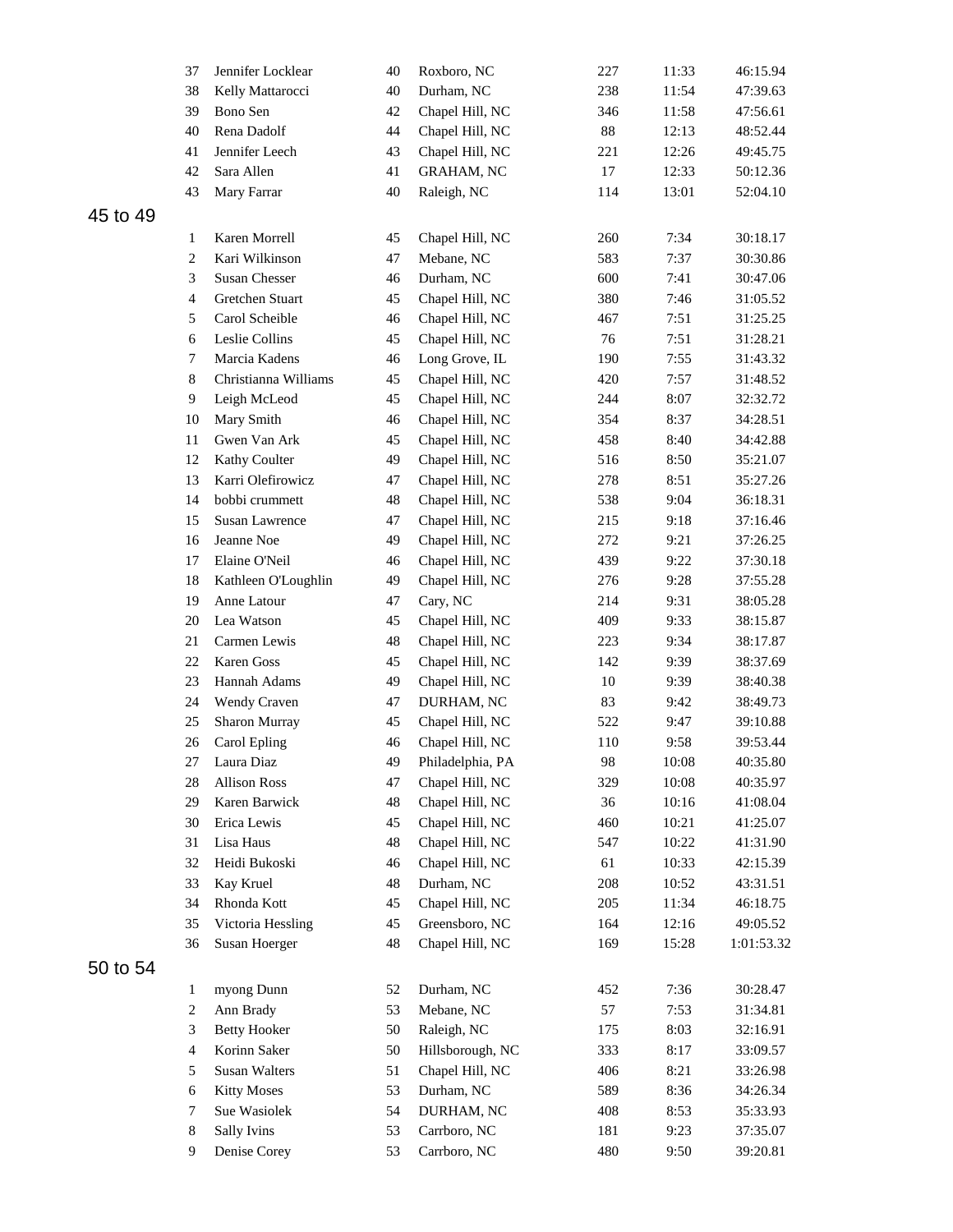|          | 10                          | Carol Rigsbee           | 50           | Chapel Hill, NC  | 324    | 9:54  | 39:38.99   |
|----------|-----------------------------|-------------------------|--------------|------------------|--------|-------|------------|
|          | 11                          | Renae Stafford          | 51           | Carrboro, NC     | 597    | 9:58  | 39:53.68   |
|          | 12                          | Kate Colburn            | 52           | Carrboro, NC     | 74     | 10:09 | 40:37.58   |
|          | 13                          | Anita Howell            | 54           | Chapel Hill, NC  | 494    | 10:14 | 40:57.22   |
|          | 14                          | Janet Davis             | 54           | Greenville, NC   | 91     | 11:05 | 44:22.61   |
|          | 15                          | Penny Ward              | 50           | Carrboro, NC     | 407    | 15:33 | 1:02:16.57 |
| 55 to 59 |                             |                         |              |                  |        |       |            |
|          | 1                           | Shelly Bloom            | 56           | DURHAM, NC       | 484    | 7:21  | 29:28.98   |
|          | $\sqrt{2}$                  | Lena Hollmann           | 58           | Cary, NC         | 172    | 8:32  | 34:10.06   |
|          | 3                           | Diana Knechtel          | 56           | Chapel Hill, NC  | 487    | 8:54  | 35:38.09   |
|          | $\overline{4}$              | Joan Boone              | 56           | Efland, NC       | 55     | 9:21  | 37:27.86   |
|          | 5                           | Nancy Lane              | 58           | Chapel Hill, NC  | 212    | 9:59  | 39:58.70   |
|          | 6                           | Robin Moser             | 55           | Chapel Hill, NC  | 261    | 10:31 | 42:05.38   |
|          | 7                           | susan wolf              | 56           | Chapel Hill, NC  | 575    | 10:49 | 43:19.84   |
| 60 to 64 |                             |                         |              |                  |        |       |            |
|          | $\mathbf{1}$                | <b>Judith Swasey</b>    | 61           | Chapel Hill, NC  | 464    | 8:33  | 34:14.50   |
|          | $\sqrt{2}$                  | Suzanne Lagina          | 62           | Chapel Hill, NC  | 465    | 8:41  | 34:44.88   |
|          | $\ensuremath{\mathfrak{Z}}$ | Sheelagh Anderson       | 62           | Chapel Hill, NC  | $20\,$ | 8:50  | 35:21.25   |
|          | $\overline{4}$              | Cecile Skrzynia         | 61           | Chapel Hill, NC  | 351    | 9:18  | 37:15.21   |
|          | 5                           | Peggy Alexander         | 60           | Durham, NC       | 13     | 9:25  | 37:42.23   |
|          | 6                           | Julia Cupitt            | 61           | DURHAM, NC       | 569    | 10:13 | 40:55.85   |
|          | 7                           | Sylvia Black            | 62           | Chapel Hill, NC  | 45     | 12:48 | 51:13.36   |
| 65 to 69 |                             |                         |              |                  |        |       |            |
|          | 1                           | Heather Yeowell         | 69           | Chapel Hill, NC  | 436    | 9:20  | 37:21.20   |
| 70 to 74 |                             |                         |              |                  |        |       |            |
|          | $\mathbf{1}$                | Sharon Roggenbuck       | 70           | Hillsborough, NC | 327    | 10:00 | 40:01.27   |
|          | $\overline{c}$              | Ann Powers              | 71           | Chapel Hill, NC  | 306    | 13:49 | 55:18.90   |
|          |                             |                         |              |                  |        |       |            |
| 5 to 9   |                             |                         |              |                  |        |       |            |
|          | $\mathbf{1}$                | grant haus              | $\mathbf{9}$ | Chapel Hill, NC  | 548    | 8:41  | 34:48.88   |
|          | $\overline{2}$              | Jason Dadolf            | 8            | Chapel Hill, NC  | 86     | 8:54  | 35:39.47   |
| 10 to 14 |                             |                         |              |                  |        |       |            |
|          | 1                           | Jonathan Hoffman        | 14           | Chapel Hill, NC  | 455    | 7:33  | 30:15.60   |
|          | $\mathbf{2}$                | Luke Haus               | 13           | Chapel Hill, NC  | 546    | 8:23  | 33:33.86   |
|          | 3                           | Joseph Hoffman          | 14           | Chapel Hill, NC  | 454    | 8:33  | 34:12.06   |
|          | 4                           | Paul Flournoy           | 13           | Chapel Hill, NC  | 121    | 8:35  | 34:21.87   |
|          | 5                           | Parker Lewis            | $10\,$       | Chapel Hill, NC  | 462    | 8:46  | 35:04.72   |
|          | 6                           | Connor Leech            | 12           | Chapel Hill, NC  | 220    | 11:37 | 46:29.64   |
| 15 to 19 |                             |                         |              |                  |        |       |            |
|          | 1                           | Jacob Hoerger           | 16           | Chapel Hill, NC  | 168    | 5:48  | 23:16.06   |
|          | $\sqrt{2}$                  | Asher Colburn-Hertzberg | 16           | Carrboro, NC     | 75     | 5:48  | 23:16.13   |
|          | $\ensuremath{\mathfrak{Z}}$ | Elliot Pahel-Short      | 16           | Chapel Hill, NC  | 482    | 5:56  | 23:45.50   |
|          | $\overline{4}$              | David Calderon-Guthe    | 17           | Chapel Hill, NC  | 65     | 6:04  | 24:20.56   |
|          | 5                           | Tyler Moser-Katz        | 17           | Chapel Hill, NC  | 263    | 6:56  | 27:47.26   |
|          | 6                           | Andrew Witcher          | 15           | Chapel Hill, NC  | 512    | 7:07  | 28:29.09   |
|          | 7                           | Michael Ghio            | 17           | Chapel Hill, NC  | 135    | 7:10  | 28:42.51   |
|          | $\,8\,$                     | nic halchin             | 16           | Mebane, NC       | 556    | 7:31  | 30:06.01   |
|          | 9                           | Eric Hoerger            | 19           | Chapel Hill, NC  | 167    | 8:59  | 35:59.50   |
| 20 to 24 |                             |                         |              |                  |        |       |            |
|          | $\mathbf{1}$                | <b>Brock Baker</b>      | 22           | Chapel Hill, NC  | 29     | 5:00  | 20:01.68   |
|          | $\sqrt{2}$                  | Kaleb Keyserling        | 22           | Chapel Hill, NC  | 199    | 5:15  | 21:03.06   |
|          | 3                           | John Connelly           | 20           | Hillsborough, NC | 78     | 6:33  | 26:15.27   |
|          | 4                           | Danny Haftl             | 24           | Chapel Hill, NC  | 150    | 7:08  | 28:34.62   |
|          |                             |                         |              |                  |        |       |            |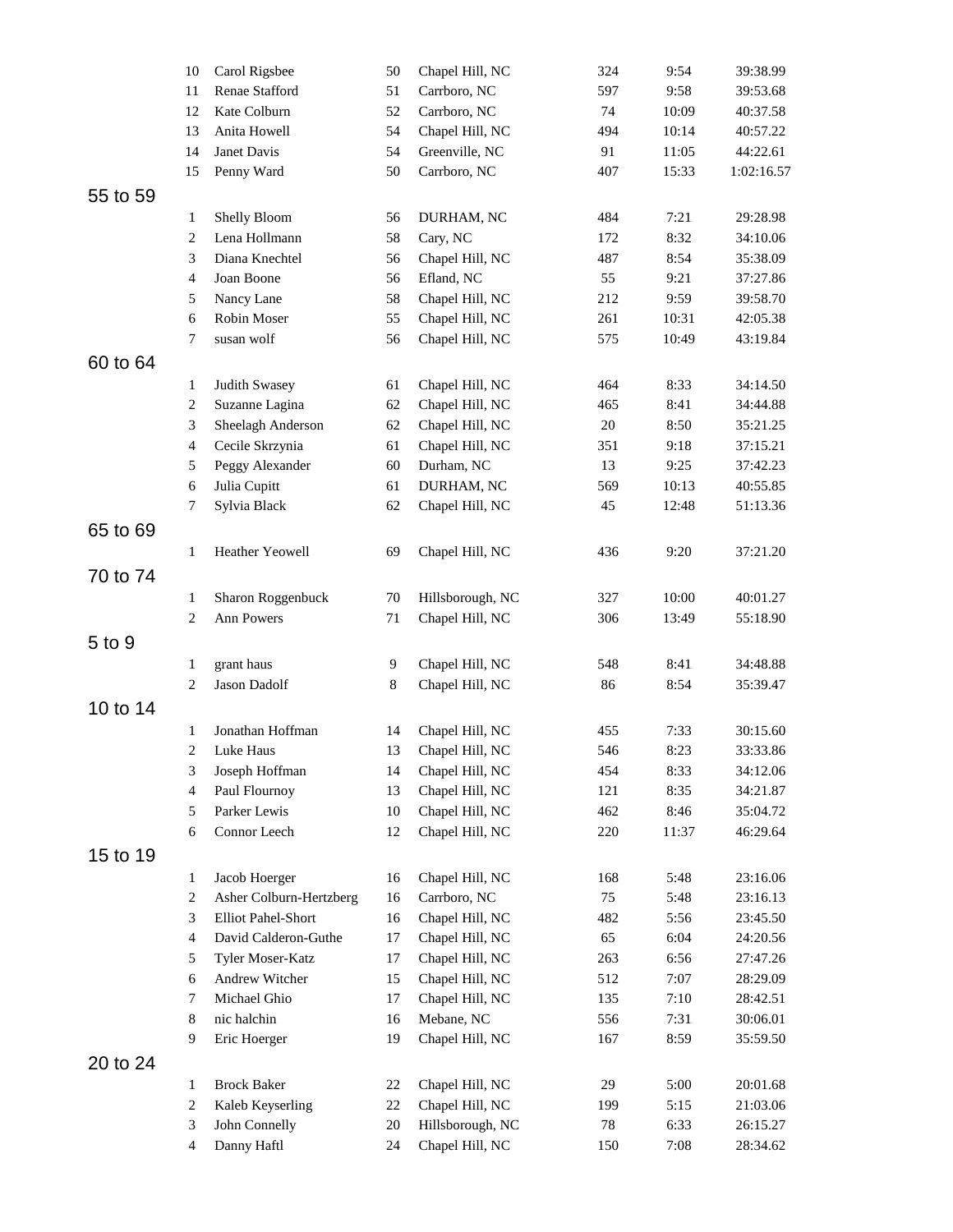|          | 5              | Nicholas Spidale              | 23     | Chapel Hill, NC      | 367 | 7:13  | 28:54.36   |
|----------|----------------|-------------------------------|--------|----------------------|-----|-------|------------|
|          | 6              | Jim Kelly                     | 24     | Chapel Hill, NC      | 195 | 7:35  | 30:22.96   |
|          | 7              | Seth Moser-Katz               | 24     | Chapel Hill, NC      | 262 | 8:05  | 32:20.51   |
|          | $\,8\,$        | Andy Allen                    | 21     | <b>GRAHAM, NC</b>    | 15  | 9:10  | 36:43.28   |
|          | 9              | Daniel Peterson               | 24     | Chapel Hill, NC      | 298 | 9:30  | 38:03.34   |
|          | 10             | James Bedford                 | 23     | Chapel Hill, NC      | 40  | 9:50  | 39:23.02   |
|          | 11             | Cammie Peterson               | 24     | Chapel Hill, NC      | 297 | 9:56  | 39:48.42   |
|          | 12             | James Gamble                  | $22\,$ | Hillsborough, NC     | 582 | 10:31 | 42:04.12   |
|          | 13             | jared jones                   | 20     | Greensboro, NC       | 596 | 15:20 | 1:01:24.54 |
| 25 to 29 |                |                               |        |                      |     |       |            |
|          | $\mathbf{1}$   | Matthew Volk                  | 28     | Chapel Hill, NC      | 536 | 6:08  | 24:35.49   |
|          | $\sqrt{2}$     | <b>MAX SMOLENS</b>            | 28     | Carrboro, NC         | 355 | 6:41  | 26:47.14   |
|          | 3              | Kimon Divaris                 | 28     | Chapel Hill, NC      | 101 | 6:55  | 27:40.73   |
|          | $\overline{4}$ | teremuura shamel              | 28     | CARY, NC             | 543 | 6:59  | 27:58.87   |
|          | 5              | Corey Quackenbush             | 25     | Chapel Hill, NC      | 310 | 7:10  | 28:40.44   |
|          | 6              | Matthew Kutch                 | 29     | Carrboro, NC         | 525 | 7:19  | 29:19.20   |
|          |                |                               |        |                      |     |       | 31:14.71   |
|          | 7<br>$\,8\,$   | neil hersberger<br>derek rose | 28     | Durham, NC           | 579 | 7:48  |            |
|          |                |                               | 28     | Chapel Hill, NC      | 328 | 7:49  | 31:18.48   |
|          | 9              | Paul Quinlan                  | 29     | DURHAM, NC           | 313 | 7:51  | 31:28.43   |
|          | 10             | Erik Snyder                   | 25     | Raleigh, NC          | 356 | 7:51  | 31:28.88   |
|          | 11             | Kyle Doran                    | 25     | Chapel Hill, NC      | 503 | 7:59  | 31:58.56   |
|          | 12             | David Chu                     | 27     | Durham, NC           | 71  | 8:15  | 33:02.61   |
|          | 13             | Julian Haase                  | 28     | Carrboro, NC         | 147 | 9:15  | 37:03.12   |
|          | 14             | <b>Bret Runestad</b>          | 29     | Durham, NC           | 509 | 9:18  | 37:12.23   |
|          | 15             | <b>Stephen Wheless</b>        | 25     | Chapel Hill, NC      | 414 | 9:50  | 39:24.52   |
|          | 16             | cesar castro                  | 26     | Burlington, NC       | 599 | 10:00 | 40:03.73   |
|          | 17             | ANDY DODSON                   | 29     | Chapel Hill, NC      | 102 | 10:13 | 40:52.24   |
|          | 18             | John Livingston               | 29     | Raleigh, NC          | 225 | 11:09 | 44:40.22   |
|          | 19             | Lee Langer                    | 27     | Chapel Hill, NC      | 213 | 11:22 | 45:31.42   |
|          | 20             | robert hundley                | 27     | Durham, NC           | 576 | 11:35 | 46:23.38   |
|          | 21             | <b>Grant Murphy</b>           | 26     | Chapel Hill, NC      | 267 | 12:33 | 50:12.08   |
| 30 to 34 |                |                               |        |                      |     |       |            |
|          | $\mathbf{1}$   | Solomon Kobes                 | 34     | Chapel Hill, NC      | 202 | 5:31  | 22:08.41   |
|          | $\sqrt{2}$     | David Nash                    | 30     | Chapel Hill, NC      | 269 | 5:35  | 22:23.15   |
|          | 3              | Mark Dwyer                    | $30\,$ | High Point, NC       | 105 | 6:07  | 24:29.01   |
|          | $\overline{4}$ | Chris Heinonen                | 31     | Chapel Hill, NC      | 162 | 6:08  | 24:32.36   |
|          | 5              | <b>Phillip Summers</b>        | 30     | North Wilkesboro, NC | 383 | 6:19  | 25:20.81   |
|          | 6              | garner rivard                 | 31     | Fayetteville, NC     | 550 | 6:28  | 25:52.23   |
|          | 7              | Daniel Grant                  | 30     | Morrisville, NC      | 505 | 6:35  | 26:22.50   |
|          | $\,8\,$        | lazlo kingsbury               | 30     | Unknown, NA          | 551 | 6:38  | 26:35.15   |
|          | 9              | <b>Josh Starmer</b>           | 34     | Carrboro, NC         | 371 | 6:41  | 26:44.50   |
|          | 10             | Chuck Grabowski               | 34     | Chapel Hill, NC      | 143 | 6:44  | 26:58.65   |
|          | 11             | Nick Siedentop                | 31     | Chapel Hill, NC      | 349 | 6:46  | 27:06.01   |
|          | 12             | Andy Fedoriw                  | 34     | Durham, NC           | 115 | 6:58  | 27:52.68   |
|          | 13             | zoro-x scooby-doo             | 30     | Unknown, NA          | 552 | 7:05  | 28:24.05   |
|          | 14             | <b>Todd Harris</b>            | 31     | Rougemont, NC        | 155 | 7:26  | 29:47.30   |
|          | 15             | Harper Gordek                 | 31     | Durham, NC           | 140 | 7:29  | 29:57.02   |
|          | 16             | Justin Bartholomew            | 33     | Chapel Hill, NC      | 34  | 7:30  | 30:03.74   |
|          | 17             | Reyco Henning                 | 33     | Chapel Hill, NC      | 448 | 7:50  | 31:22.47   |
|          | 18             | Dominic Crottgy               | 34     | Durham, NC           | 84  | 7:51  | 31:25.89   |
|          | 19             | Adam White                    | 33     | Durham, NC           | 415 | 7:53  | 31:33.41   |
|          | 20             | william alexander             | 31     | Chapel Hill, NC      | 587 | 7:55  | 31:40.43   |
|          | 21             | <b>Dwight Barnes</b>          | 33     | Cary, NC             | 32  | 8:01  | 32:05.35   |
|          | 22             | Peter Bobkowski               | 31     | Chapel Hill, NC      | 53  | 8:02  | 32:11.72   |
|          |                |                               |        |                      |     |       |            |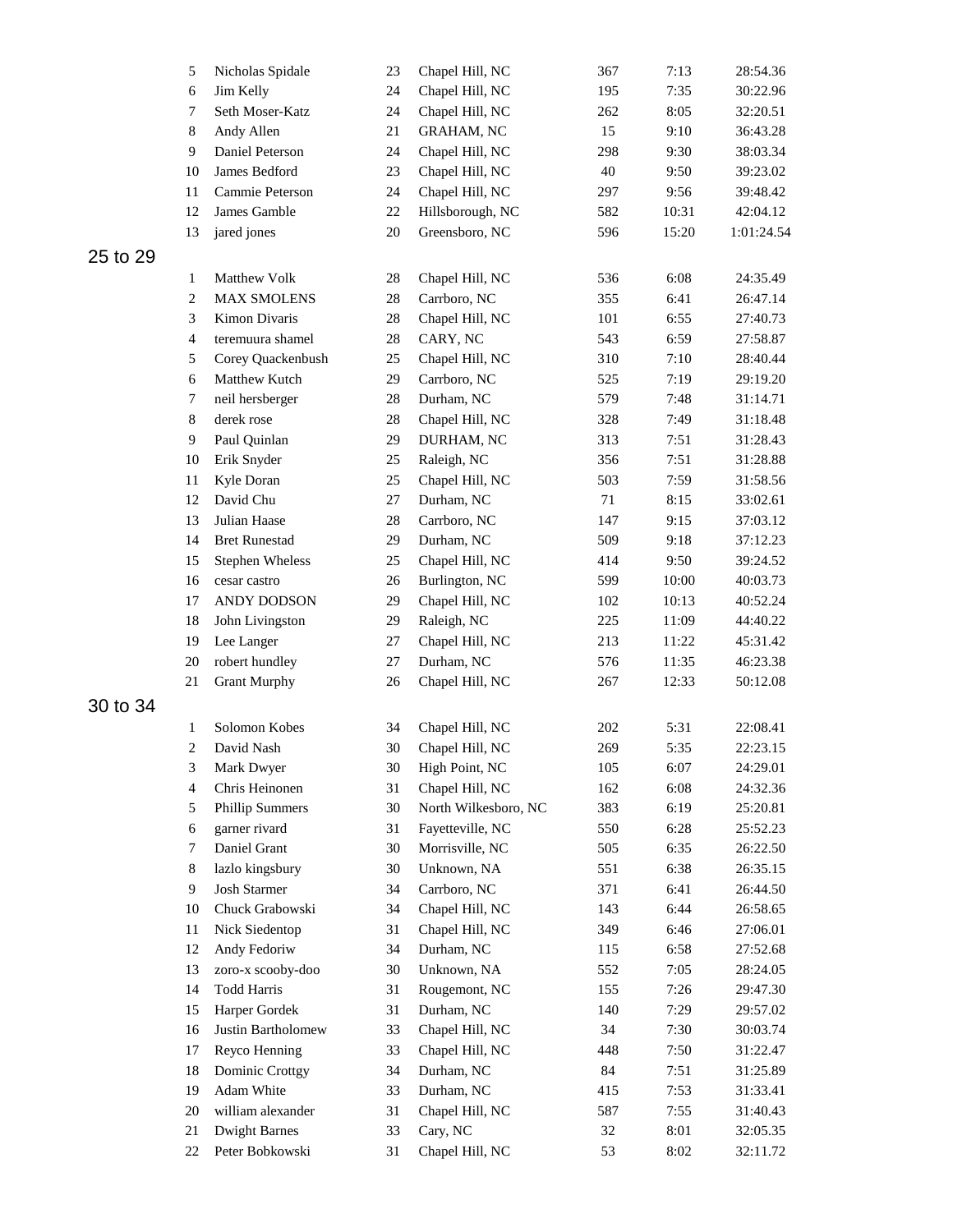|          | 23             | Daniel Jonas          | 34 | Durham, NC        | 186 | 8:06  | 32:26.25 |
|----------|----------------|-----------------------|----|-------------------|-----|-------|----------|
|          | 24             | Nick Osborne          | 33 | Chapel Hill, NC   | 284 | 8:08  | 32:35.62 |
|          | 25             | Jeff Puckett          | 32 | Durham, NC        | 309 | 8:29  | 33:59.62 |
|          | 26             | Mike Gilchrist        | 32 | Durham, NC        | 136 | 8:34  | 34:17.87 |
|          | 27             | David Frick           | 30 | Raleigh, NC       | 126 | 8:52  | 35:30.15 |
|          | 28             | Lee Raney             | 30 | Carrboro, NC      | 524 | 8:53  | 35:34.45 |
|          | 29             | Dallas Oler           | 30 | Chapel Hill, NC   | 279 | 9:01  | 36:07.41 |
|          | 30             | Rosecrans Baldwin     | 32 | Chapel Hill, NC   | 30  | 9:13  | 36:53.70 |
|          | 31             | Aaron Leininger       | 30 | <b>GRAHAM, NC</b> | 450 | 9:45  | 39:00.73 |
|          | 32             | Jonathan Owens        | 33 | Chapel Hill, NC   | 287 | 9:50  | 39:24.39 |
|          | 33             | Jeffrey Powell        | 31 | Chapel Hill, NC   | 508 | 9:54  | 39:37.32 |
|          | 34             | Will Taylor           | 34 | Efland, NC        | 468 | 10:00 | 40:00.02 |
|          | 35             | <b>Robert Furberg</b> | 33 | Chapel Hill, NC   | 129 | 10:01 | 40:07.51 |
|          | 36             | jason kralic          | 34 | Hillsborough, NC  | 585 | 10:22 | 41:28.07 |
|          | 37             | <b>Brandon Thomas</b> | 32 | Carrboro, NC      | 390 | 10:33 | 42:16.18 |
|          | 38             | <b>Forrest Perry</b>  | 31 | Chapel Hill, NC   | 294 | 10:44 | 42:59.55 |
|          | 39             | Nicholas Quick        | 32 | DURHAM, NC        | 312 | 11:13 | 44:55.58 |
| 35 to 39 |                |                       |    |                   |     |       |          |
|          | 1              | <b>JEFFERY PORTER</b> | 37 | Sanford, NC       | 303 | 6:17  | 25:12.78 |
|          | $\sqrt{2}$     | Joseph Clancy         | 36 | Durham, NC        | 561 | 6:27  | 25:49.83 |
|          | 3              | <b>Steve Guest</b>    | 37 | Chapel Hill, NC   | 145 | 6:29  | 25:56.09 |
|          | $\overline{4}$ | Eric Hirsch           | 39 | Hillsborough, NC  | 166 | 6:30  | 26:03.96 |
|          |                |                       |    |                   | 330 | 6:31  |          |
|          | 5              | <b>Timothy Ross</b>   | 35 | Carrboro, NC      |     |       | 26:07.19 |
|          | 6              | Chris Hoover          | 37 | Chapel Hill, NC   | 492 | 6:43  | 26:54.54 |
|          | 7              | stephen camacho       | 39 | Durham, NC        | 542 | 6:46  | 27:07.58 |
|          | 8              | Paul Dayton           | 36 | Carrboro, NC      | 94  | 6:50  | 27:24.96 |
|          | 9              | andy ingham           | 38 | Chapel Hill, NC   | 564 | 6:52  | 27:30.47 |
|          | 10             | David Walbert         | 37 | DURHAM, NC        | 404 | 6:52  | 27:31.50 |
|          | 11             | Michael Willoughby    | 37 | Carrboro, NC      | 423 | 6:59  | 27:58.37 |
|          | 12             | Eric Fish             | 36 | Carrboro, NC      | 119 | 7:02  | 28:11.26 |
|          | 13             | Ken Poss              | 38 | Chapel Hill, NC   | 304 | 7:04  | 28:19.53 |
|          | 14             | <b>Steve Lackey</b>   | 39 | Chapel Hill, NC   | 497 | 7:17  | 29:11.09 |
|          | 15             | Jason Lieb            | 36 | Carrboro, NC      | 224 | 7:20  | 29:21.41 |
|          | 16             | michael byrne         | 39 | Raleigh, NC       | 63  | 7:28  | 29:52.78 |
|          | 17             | Donald Rhoads         | 36 | Durham, NC        | 319 | 7:35  | 30:21.27 |
|          | 18             | Christopher Osmond    | 39 | Chapel Hill, NC   | 285 | 7:41  | 30:44.14 |
|          | 19             | Damon Seils           | 36 | Carrboro, NC      | 344 | 7:44  | 30:59.47 |
|          | 20             | <b>Todd Grooms</b>    | 36 | Hillsborough, NC  | 559 | 7:49  | 31:19.59 |
|          | 21             | herbert anderson      | 35 | Chapel Hill, NC   | 530 | 7:56  | 31:45.80 |
|          | 22             | <b>Grant Harvey</b>   | 38 | Durham, NC        | 158 | 7:57  | 31:51.21 |
|          | 23             | John Cox              | 39 | <b>GRAHAM, NC</b> | 590 | 8:05  | 32:20.17 |
|          | 24             | Gerald Gschwind       | 39 | Raleigh, NC       | 144 | 8:14  | 32:58.24 |
|          | 25             | Michael Manuele       | 38 | Raleigh, NC       | 234 | 8:17  | 33:10.93 |
|          | 26             | Christopher Lee       | 35 | Carrboro, NC      | 216 | 8:33  | 34:14.06 |
|          | 27             | Shannon Harward       | 35 | Chapel Hill, NC   | 160 | 8:46  | 35:05.57 |
|          | 28             | <b>Edward Barnes</b>  | 36 | Durham, NC        | 33  | 8:50  | 35:21.71 |
|          | 29             | avi kurtz             | 36 | Chapel Hill, NC   | 584 | 8:50  | 35:23.62 |
|          | 30             | <b>Blake Rahn</b>     | 37 | Chapel Hill, NC   | 314 | 9:01  | 36:08.93 |
|          | 31             | Trevor Johnson        | 35 | DURHAM, NC        | 185 | 9:05  | 36:22.79 |
|          | 32             | kenneth laDue         | 35 | Apex, NC          | 541 | 9:14  | 36:57.28 |
|          | 33             | Garland Grant         | 38 | Durham, NC        | 520 | 9:16  | 37:05.31 |
|          | 34             | Tommy Galloway        | 39 | Chapel Hill, NC   | 132 | 9:18  | 37:12.93 |
|          | 35             | Erin White            | 36 | Raleigh, NC       | 416 | 9:22  | 37:32.25 |
|          | 36             | Jeff McConnell        | 35 | Chapel Hill, NC   | 240 | 9:31  | 38:07.62 |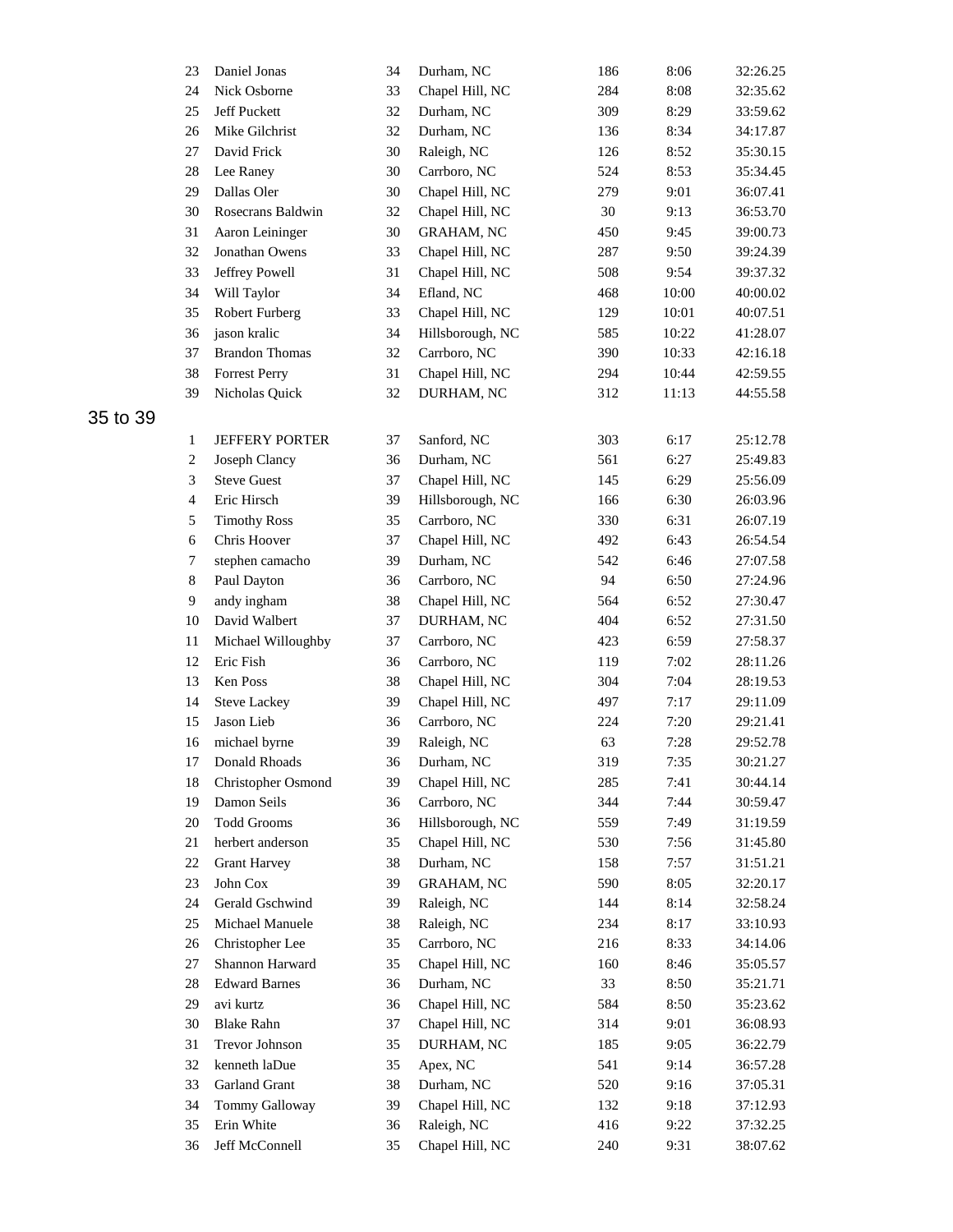|          | 37             | Chad Austin                | 35 | Raleigh, NC       | 25  | 9:38  | 38:33.38 |
|----------|----------------|----------------------------|----|-------------------|-----|-------|----------|
|          | 38             | Shawn Sullivan             | 38 | Chapel Hill, NC   | 382 | 10:20 | 41:20.88 |
|          | 39             | <b>Scott Hackett</b>       | 38 | Durham, NC        | 148 | 10:56 | 43:45.95 |
|          | 40             | eddie fuller               | 37 | Carrboro, NC      | 506 | 12:08 | 48:34.51 |
| 40 to 44 |                |                            |    |                   |     |       |          |
|          | 1              | thomas Newsome             | 41 | Chapel Hill, NC   | 580 | 5:52  | 23:31.31 |
|          | $\sqrt{2}$     | <b>Barton Bechard</b>      | 44 | DURHAM, NC        | 39  | 6:11  | 24:44.12 |
|          | 3              | Shahar Ayal                | 41 | Chapel Hill, NC   | 531 | 6:40  | 26:42.11 |
|          | $\overline{4}$ | <b>Blaine Schmidt</b>      | 42 | Chapel Hill, NC   | 504 | 6:42  | 26:50.52 |
|          | $\sqrt{5}$     | Michael Hale               | 44 | Carrboro, NC      | 571 | 6:46  | 27:06.22 |
|          | 6              | <b>Stewart Collis</b>      | 41 | Chapel Hill, NC   | 77  | 6:47  | 27:11.10 |
|          | 7              | Robert Crabill             | 43 | Chapel Hill, NC   | 451 | 7:00  | 28:01.84 |
|          | 8              | Dr. Scott McPimp Michaels  | 41 | Durham, NC        | 248 | 7:02  | 28:11.46 |
|          | 9              | Tom Gillaspy               | 42 | Raleigh, NC       | 138 | 7:03  | 28:13.20 |
|          | 10             |                            | 44 | Durham, NC        | 179 | 7:08  | 28:32.63 |
|          | 11             | Tom Hughes<br>Dean Morrell | 44 |                   | 259 |       |          |
|          |                |                            |    | Chapel Hill, NC   |     | 7:10  | 28:41.99 |
|          | 12             | Matt Redinbo               | 42 | Chapel Hill, NC   | 316 | 7:10  | 28:43.38 |
|          | 13             | Jim Riek                   | 44 | Carrboro, NC      | 323 | 7:13  | 28:52.30 |
|          | 14             | <b>Bob Duronio</b>         | 44 | Chapel Hill, NC   | 103 | 7:19  | 29:20.89 |
|          | 15             | Paul Youngman              | 44 | Chapel Hill, NC   | 428 | 7:31  | 30:08.74 |
|          | 16             | David DeVries              | 40 | Chapel Hill, NC   | 572 | 7:36  | 30:26.17 |
|          | 17             | Evan Patterson             | 41 | Chapel Hill, NC   | 290 | 7:39  | 30:39.86 |
|          | 18             | Jeff Allen                 | 41 | <b>GRAHAM, NC</b> | 16  | 7:48  | 31:14.16 |
|          | 19             | Paul Runkle                | 44 | Chapel Hill, NC   | 332 | 7:51  | 31:28.64 |
|          | 20             | Jason Whitley              | 40 | Charlotte, NC     | 526 | 8:09  | 32:40.26 |
|          | 21             | phil rodgers               | 40 | Chapel Hill, NC   | 565 | 8:13  | 32:52.50 |
|          | 22             | Jeff Danner                | 43 | Chapel Hill, NC   | 529 | 8:13  | 32:53.26 |
|          | 23             | <b>Christopher Blue</b>    | 41 | Chapel Hill, NC   | 50  | 8:13  | 32:54.62 |
|          | 24             | stewart alexander          | 41 | Raleigh, NC       | 14  | 8:22  | 33:28.88 |
|          | 25             | Kurt Pedersen              | 43 | Chapel Hill, NC   | 292 | 8:24  | 33:39.27 |
|          | 26             | John Walker                | 41 | Pittsboro, NC     | 405 | 8:25  | 33:43.94 |
|          | 27             | Mark MeHaffey              | 43 | Carrboro, NC      | 246 | 8:30  | 34:01.65 |
|          | 28             | Eric Locklear              | 42 | Roxboro, NC       | 226 | 8:30  | 34:02.09 |
|          | 29             | Mark Sperry                | 43 | Chapel Hill, NC   | 366 | 8:46  | 35:07.15 |
|          | 30             | joe dehart                 | 42 | CARY, NC          | 96  | 8:52  | 35:29.85 |
|          | 31             | Charlie Hileman            | 44 | Carrboro, NC      | 443 | 9:17  | 37:11.27 |
|          | 32             | <b>Russell Errett</b>      | 43 | Pittsboro, NC     | 111 | 9:28  | 37:56.26 |
|          | 33             | Renuka Soll                | 41 | Chapel Hill, NC   | 357 | 9:41  | 38:44.23 |
|          | 34             | Mark Rhoades               | 40 | Hillsborough, NC  | 318 | 10:30 | 42:03.93 |
|          | 35             | Greg Sousa                 | 40 | Durham, NC        | 358 | 10:44 | 42:58.89 |
|          | 36             | Wendy Brewster             | 43 | Chapel Hill, NC   | 58  | 10:47 | 43:11.88 |
|          | 37             | Larredo Quiambao           | 40 | Durham, NC        | 432 | 10:52 | 43:31.37 |
|          | 38             | Josh Dadolf                | 40 | Chapel Hill, NC   | 87  | 10:56 | 43:46.82 |
|          | 39             | Ruben Sanchez              | 43 | Durham, NC        | 336 | 11:54 | 47:39.45 |
|          | 40             | james beadle               | 41 | Chapel Hill, NC   | 533 | 13:18 | 53:16.33 |
| 45 to 49 |                |                            |    |                   |     |       |          |
|          | 1              | John Hinton                | 47 | Chapel Hill, NC   | 519 | 5:16  | 21:06.35 |
|          | 2              | Bernard Prabucki           | 47 | Carrboro, NC      | 308 | 6:01  | 24:08.72 |
|          | 3              | Rene Villagran-Linares     | 48 | Carrboro, NC      | 403 | 6:12  | 24:50.64 |
|          | 4              | Rodney Knight              | 48 | Chapel Hill, NC   | 201 | 6:16  | 25:06.26 |
|          | 5              | Jeff Spencer               | 46 | Carrboro, NC      | 363 | 6:22  | 25:31.52 |
|          | 6              | Matt Kemp                  | 45 | Durham, NC        | 196 | 6:23  | 25:33.01 |
|          | 7              | Patrick McGahan            | 45 | Chapel Hill, NC   | 241 | 6:27  | 25:48.44 |
|          | $\,8\,$        | Wayne McLeod               | 49 | Chapel Hill, NC   | 245 | 6:28  | 25:53.95 |
|          |                |                            |    |                   |     |       |          |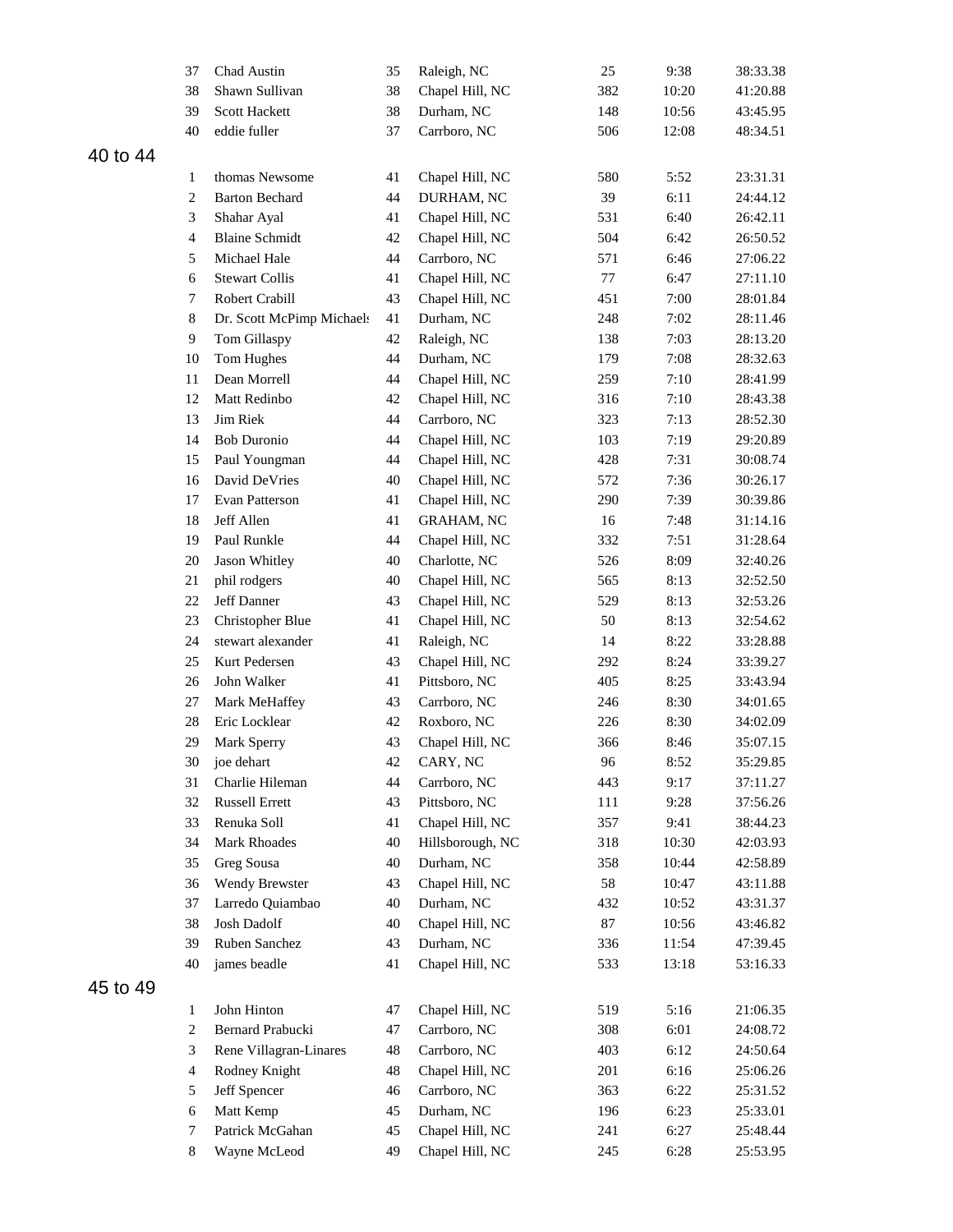| 9                        | Greg Hohn               | 46 | Chapel Hill, NC  | 171 | 6:36  | 26:27.23 |
|--------------------------|-------------------------|----|------------------|-----|-------|----------|
| 10                       | Robert Kern             | 46 | Chapel Hill, NC  | 197 | 6:39  | 26:36.96 |
| 11                       | john stiner             | 47 | Durham, NC       | 568 | 6:41  | 26:46.86 |
| 12                       | Noah Pickus             | 45 | DURHAM, NC       | 299 | 6:46  | 27:05.21 |
| 13                       | David Kaminski          | 45 | Carrboro, NC     | 192 | 6:50  | 27:24.47 |
| 14                       | <b>Chandler Burns</b>   | 47 | Chapel Hill, NC  | 476 | 6:59  | 27:59.90 |
| 15                       | Kenneth Hall            | 49 | DURHAM, NC       | 486 | 7:06  | 28:25.15 |
| 16                       | Ken Taylor              | 46 | Chapel Hill, NC  | 389 | 7:06  | 28:25.77 |
| 17                       | Daniel Anderson         | 47 | Chapel Hill, NC  | 442 | 7:14  | 28:56.59 |
| 18                       | Gary Walker             | 48 | Carrboro, NC     | 470 | 7:29  | 29:59.55 |
| 19                       | <b>Charles Goss</b>     | 46 | Chapel Hill, NC  | 141 | 7:33  | 30:13.92 |
| 20                       | <b>Brian Beatty</b>     | 45 | Carrboro, NC     | 38  | 7:40  | 30:42.53 |
| 21                       | Joseph Shinnick         | 46 | Hillsborough, NC | 573 | 7:42  | 30:49.22 |
| 22                       | Ned Neeley              | 49 | DURHAM, NC       | 457 | 7:46  | 31:04.02 |
| 23                       | William Landis          | 49 | Chapel Hill, NC  | 438 | 7:49  | 31:17.72 |
| 24                       | Kevin Kirk              | 48 | Durham, NC       | 560 | 7:59  | 31:59.32 |
| 25                       | William Chesser         | 46 | Durham, NC       | 483 | 8:06  | 32:27.25 |
| 26                       | David Ollila            | 45 | Chapel Hill, NC  | 282 | 8:12  | 32:49.04 |
| 27                       | <b>Greg Porter</b>      | 47 | Carrboro, NC     | 517 | 8:29  | 33:58.37 |
| 28                       | <b>Brian Murphy</b>     | 45 | Durham, NC       | 264 | 8:33  | 34:16.26 |
| 29                       | George Wayson           | 47 | Durham, NC       | 410 | 8:44  | 34:57.40 |
| 30                       | Paul Frellick           | 49 | Chapel Hill, NC  | 125 | 8:48  | 35:16.94 |
| 31                       | Ed Olefirowicz          | 47 | Chapel Hill, NC  | 277 | 8:51  | 35:27.41 |
| 32                       | Craig Lewis             | 45 | Chapel Hill, NC  | 459 | 8:55  | 35:41.01 |
| 33                       | John Haus               | 47 | Chapel Hill, NC  | 545 | 8:55  | 35:41.06 |
| 34                       | Lawrence Noe            | 49 | Chapel Hill, NC  | 273 | 9:17  | 37:10.40 |
| 35                       | John Board              | 49 | Chapel Hill, NC  | 52  | 9:47  | 39:09.60 |
|                          | Eric Schneider          |    |                  |     |       |          |
| 36                       |                         | 45 | Pittsboro, NC    | 341 | 10:29 | 41:58.01 |
| 37                       | Chris Stoneman          | 46 | Chapel Hill, NC  | 374 | 10:50 | 43:24.46 |
| 38                       | Joseph Pardington       | 45 | Chapel Hill, NC  | 289 | 11:07 | 44:31.21 |
| 39                       | <b>LANCE RICHARDSON</b> | 45 | Chapel Hill, NC  | 322 | 11:34 | 46:17.84 |
| $\mathbf{1}$             | Gary Slade              | 50 | Chapel Hill, NC  | 352 | 5:43  | 22:53.30 |
| $\overline{c}$           | David Couper            | 54 | Chapel Hill, NC  | 79  | 6:05  | 24:23.02 |
| 3                        | Owen Astrachan          | 53 | Chapel Hill, NC  | 24  | 6:20  | 25:21.00 |
| $\overline{\mathcal{A}}$ | Eric Paul               | 51 | Chapel Hill, NC  | 598 | 6:25  | 25:43.95 |
| 5                        | <b>Austin Guiles</b>    | 50 | Chapel Hill, NC  | 146 | 6:29  | 25:56.53 |
| 6                        | <b>Steve Thompson</b>   | 53 | Chapel Hill, NC  | 446 | 6:37  | 26:30.81 |
| 7                        | Hank Straus             | 54 | Chapel Hill, NC  | 376 | 6:55  | 27:43.12 |
| 8                        | Tom Hoerger             | 50 | Chapel Hill, NC  | 170 | 6:57  | 27:48.54 |
| 9                        | Douglas Williams        | 50 | Saxapahaw, NC    | 433 | 7:24  | 29:39.75 |
| 10                       | Hope Bryan              | 51 | Chapel Hill, NC  | 59  | 7:31  | 30:08.75 |
| 11                       | John Mader              | 52 | Chapel Hill, NC  | 232 | 7:43  | 30:55.85 |
| 12                       | dennis crowe            | 51 | Mebane, NC       | 534 | 7:57  | 31:49.43 |
| 13                       | Jim Kristof             | 51 | Cary, NC         | 207 | 8:11  | 32:45.04 |
| 14                       | Mark Coulter            | 50 | Chapel Hill, NC  | 515 | 8:13  | 32:56.38 |
| 15                       | <b>Bill Craven</b>      | 53 | Chapel Hill, NC  | 82  | 8:19  | 33:17.17 |
| 16                       | Joe Khoury              | 54 | Chapel Hill, NC  | 456 | 8:20  | 33:20.90 |
| 17                       | John Tullo              | 51 | Chapel Hill, NC  | 395 | 8:21  | 33:26.74 |
| 18                       | John Jewell             | 52 | Durham, NC       | 184 | 8:28  | 33:52.26 |
| 19                       | Peter Slomianyj         | 54 | Chapel Hill, NC  | 353 | 8:28  | 33:54.92 |
| $20\,$                   | John Blunk              | 52 | Chapel Hill, NC  | 51  | 8:44  | 34:57.40 |
| $21\,$                   | <b>RICKY BERRY</b>      | 53 | Hillsborough, NC | 43  | 8:48  | 35:15.12 |
| 22                       | Andrew Ghio             | 54 | Chapel Hill, NC  | 133 | 8:50  | 35:22.50 |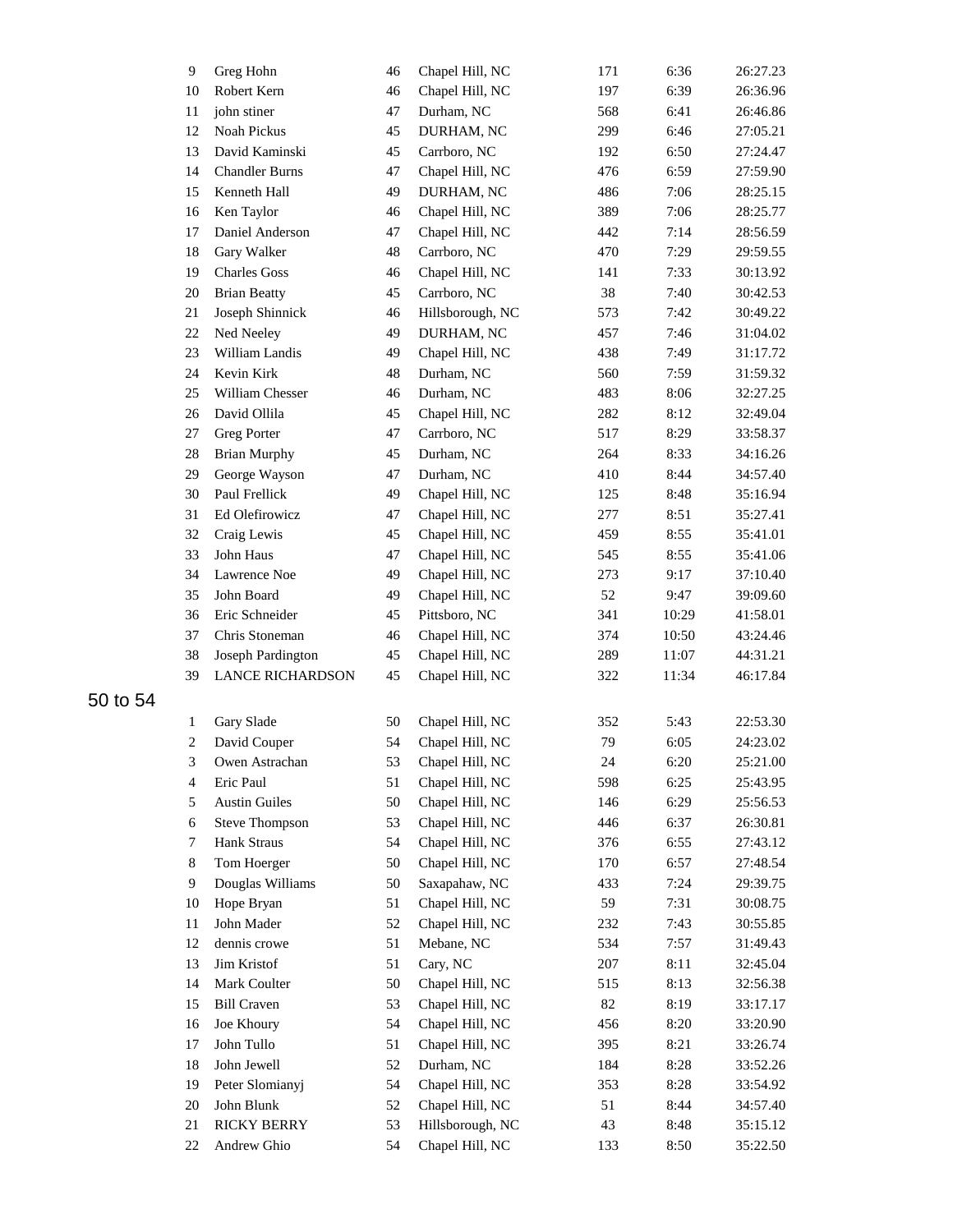|          | 23             | john collier                     | 53 | <b>GRAHAM, NC</b> | 539 | 9:20  | 37:24.17 |
|----------|----------------|----------------------------------|----|-------------------|-----|-------|----------|
|          | 24             | Mohan Chilukuri                  | 52 | Chapel Hill, NC   | 527 | 9:28  | 37:56.37 |
|          | 25             | Wayne Flournoy                   | 50 | Chapel Hill, NC   | 122 | 9:31  | 38:04.20 |
|          | 26             | Laurence Sammon                  | 53 | Chapel Hill, NC   | 335 | 9:32  | 38:10.36 |
|          | 27             | Ronald Schaller                  | 50 | Carrboro, NC      | 479 | 9:41  | 38:44.34 |
|          | 28             | <b>Toby Dewitt</b>               | 50 | DURHAM, NC        | 472 | 9:47  | 39:10.21 |
|          | 29             | David Morelli                    | 52 | Chapel Hill, NC   | 255 | 11:30 | 46:01.62 |
|          | 30             | Paul Pooley                      | 54 | Durham, NC        | 302 | 12:02 | 48:09.42 |
| 55 to 59 |                |                                  |    |                   |     |       |          |
|          | 1              | Henry Blinder                    | 57 | DURHAM, NC        | 47  | 6:20  | 25:23.66 |
|          | $\overline{c}$ | Charles van der Horst            | 57 | Chapel Hill, NC   | 398 | 6:22  | 25:30.66 |
|          | 3              | John Ganzi                       | 55 | Chapel Hill, NC   | 481 | 7:00  | 28:03.47 |
|          | 4              | Stephen Davis                    | 56 | Durham, NC        | 93  | 7:10  | 28:40.80 |
|          | 5              | <b>Robert Valley</b>             | 55 | Chapel Hill, NC   | 397 | 7:23  | 29:34.38 |
|          | 6              | Roger Halchin                    | 56 | Mebane, NC        | 557 | 7:32  | 30:09.06 |
|          | 7              | <b>Bob Hill</b>                  | 58 | Carrboro, NC      | 471 | 7:32  | 30:10.02 |
|          | $\,8\,$        | J.C. Phillips                    | 55 | Chapel Hill, NC   | 490 | 7:48  | 31:14.86 |
|          | $\overline{9}$ | George Retsch-Bogart             | 56 | Chapel Hill, NC   | 317 | 7:56  | 31:47.69 |
|          | 10             | john streck                      | 59 | Chapel Hill, NC   | 378 | 8:02  | 32:09.27 |
|          | 11             | john long                        | 57 | Chapel Hill, NC   | 595 | 8:15  | 33:01.24 |
|          | 12             | Andy Huber                       | 59 | Chapel Hill, NC   | 177 | 8:16  | 33:07.55 |
|          | 13             | <b>Richard Crume</b>             | 56 | Chapel Hill, NC   | 85  | 8:17  | 33:11.81 |
|          | 14             | Dick Hails                       | 57 | Greensboro, NC    | 151 | 8:33  | 34:15.83 |
|          |                |                                  |    |                   |     |       |          |
|          | 15             | Ralph Karpinos<br>David Kelchner | 59 | Chapel Hill, NC   | 193 | 9:07  | 36:28.45 |
|          | 16             |                                  | 55 | Chapel Hill, NC   | 194 | 9:15  | 37:00.83 |
|          | 17             | <b>Ben Dillon</b>                | 59 | Raleigh, NC       | 100 | 9:15  | 37:03.56 |
|          | 18             | Alfred Kleinhammes               | 58 | Chapel Hill, NC   | 447 | 9:18  | 37:13.14 |
|          | 19             | Kerry Bloom                      | 55 | Chapel Hill, NC   | 49  | 9:21  | 37:26.53 |
|          | 20             | Norm Rosen                       | 55 | Chapel Hill, NC   | 444 | 9:28  | 37:52.40 |
|          | 21             | George Seiz                      | 58 | Durham, NC        | 345 | 9:34  | 38:17.94 |
|          | 22             | Steve Spade                      | 59 | Carrboro, NC      | 361 | 9:48  | 39:13.48 |
|          | 23             | John Howell                      | 55 | Chapel Hill, NC   | 495 | 9:54  | 39:40.46 |
|          | 24             | <b>Richard Haney</b>             | 56 | Chapel Hill, NC   | 152 | 9:57  | 39:51.69 |
|          | 25             | Jerry Katz                       | 57 | Chapel Hill, NC   | 493 | 10:24 | 41:40.09 |
|          | 26             | Armando Velasco                  | 55 | Chapel Hill, NC   | 528 | 12:57 | 51:49.11 |
| 60 to 64 |                |                                  |    |                   |     |       |          |
|          | $\mathbf{1}$   | Glenn Dennis                     | 60 | Raleigh, NC       | 97  | 6:18  | 25:16.68 |
|          | $\overline{c}$ | Jim Hotelling                    | 62 | Chapel Hill, NC   | 176 | 7:06  | 28:26.38 |
|          | 3              | Paul Bloom                       | 62 | DURHAM, NC        | 485 | 7:14  | 28:56.10 |
|          | $\overline{4}$ | Richard Kohrman                  | 61 | Mebane, NC        | 204 | 7:29  | 29:59.41 |
|          | 5              | William Vann                     | 61 | Chapel Hill, NC   | 401 | 7:36  | 30:28.55 |
|          | 6              | earl beal                        | 64 | grand forks, ND   | 37  | 7:37  | 30:31.37 |
|          | 7              | Joe Keefer                       | 62 | Pittsboro, NC     | 431 | 8:15  | 33:00.24 |
|          | $\,8\,$        | Philip Cook                      | 62 | Chapel Hill, NC   | 511 | 8:39  | 34:39.88 |
|          | 9              | Darryl Dunn                      | 62 | Durham, NC        | 453 | 8:49  | 35:19.88 |
|          | 10             | Abdul Farrakhan                  | 62 | Durham, NC        | 521 | 9:16  | 37:05.38 |
|          | 11             | Michael Ashe                     | 63 | Durham, NC        | 23  | 10:19 | 41:18.18 |
|          | 12             | Kathy Munson                     | 60 | Chapel Hill, NC   | 437 | 11:54 | 47:39.59 |
| 65 to 69 |                |                                  |    |                   |     |       |          |
|          | 1              | Jerry Harris                     | 69 | DURHAM, NC        | 154 | 7:18  | 29:13.80 |
|          | $\overline{c}$ | Dan Murphy                       | 67 | Chapel Hill, NC   | 266 | 7:35  | 30:22.07 |
|          | 3              | ed boyd                          | 66 | Durham, NC        | 540 | 8:54  | 35:36.00 |
|          | 4              | <b>Howard Cupitt</b>             | 67 | DURHAM, NC        | 570 | 9:58  | 39:53.64 |
|          | 5              | Lovest Alexander                 | 66 | Durham, NC        | 12  | 14:11 | 56:44.19 |
|          |                |                                  |    |                   |     |       |          |